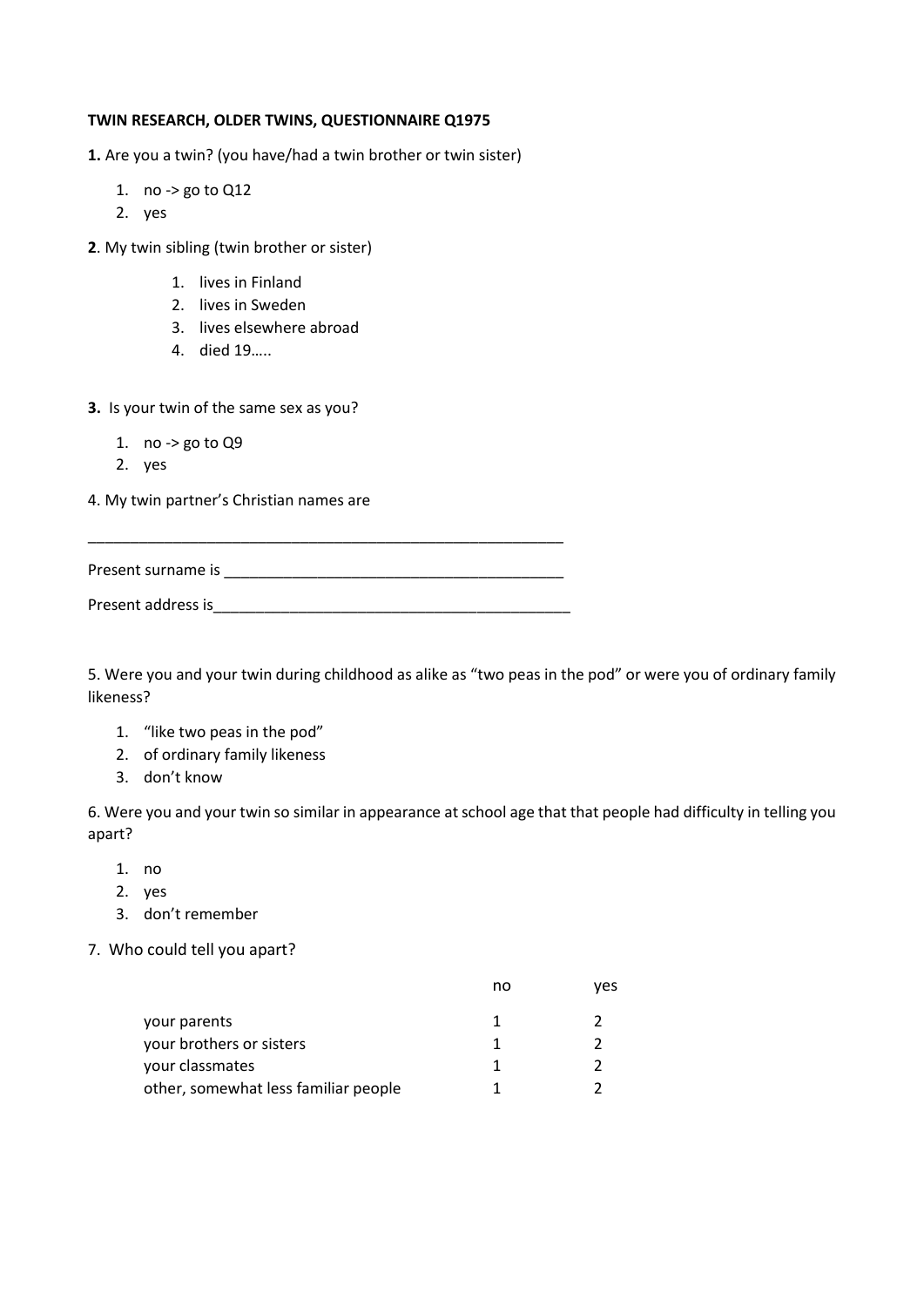8. During your school years did you and your twin use any emblems or marks to help people distinguish between you?

- 1. no
- 2. yes
- 3. don't remember
- 9. How long did you live with your twin sibling
	- 1. I'm still living with him/her
	- 2. We lived together until the age of \_\_\_\_\_\_\_\_\_\_\_\_\_\_\_\_years
- 10. How often do you meet or telephone your twin sibling
	- 1. daily or almost daily
	- 2. about once a week
	- 3. about once a month
	- 4. about once every six month
	- 5. less often
	- 6. never
- 11**.** Which of you, you or your twin, was born first?
	- 1. my twin partner
	- 2. I
	- 3. don't know
- 12. Are you one of triplets or quadruplets?
	- 1. no
	- 2. yes
- 13. When and where were you born?

| date | month | year | community of birth |
|------|-------|------|--------------------|
|      |       |      |                    |

\_\_\_\_\_\_\_\_\_\_\_\_\_\_\_\_\_\_\_\_\_\_\_\_\_\_\_\_\_\_\_\_\_\_\_\_\_\_\_\_\_\_\_\_\_\_\_\_\_\_\_\_\_\_\_\_\_\_\_\_\_\_\_\_\_\_\_\_\_\_\_\_\_\_\_\_\_\_\_\_\_

14. Are you

- 1. single
- 2. married
- 3. re-married
- 4. living with someone but unmarried
- 5. divorced or separated
- 6. widow/widower
- 15. How tall are you

\_\_\_\_\_\_\_\_\_\_\_\_\_\_\_\_to the nearest centimeter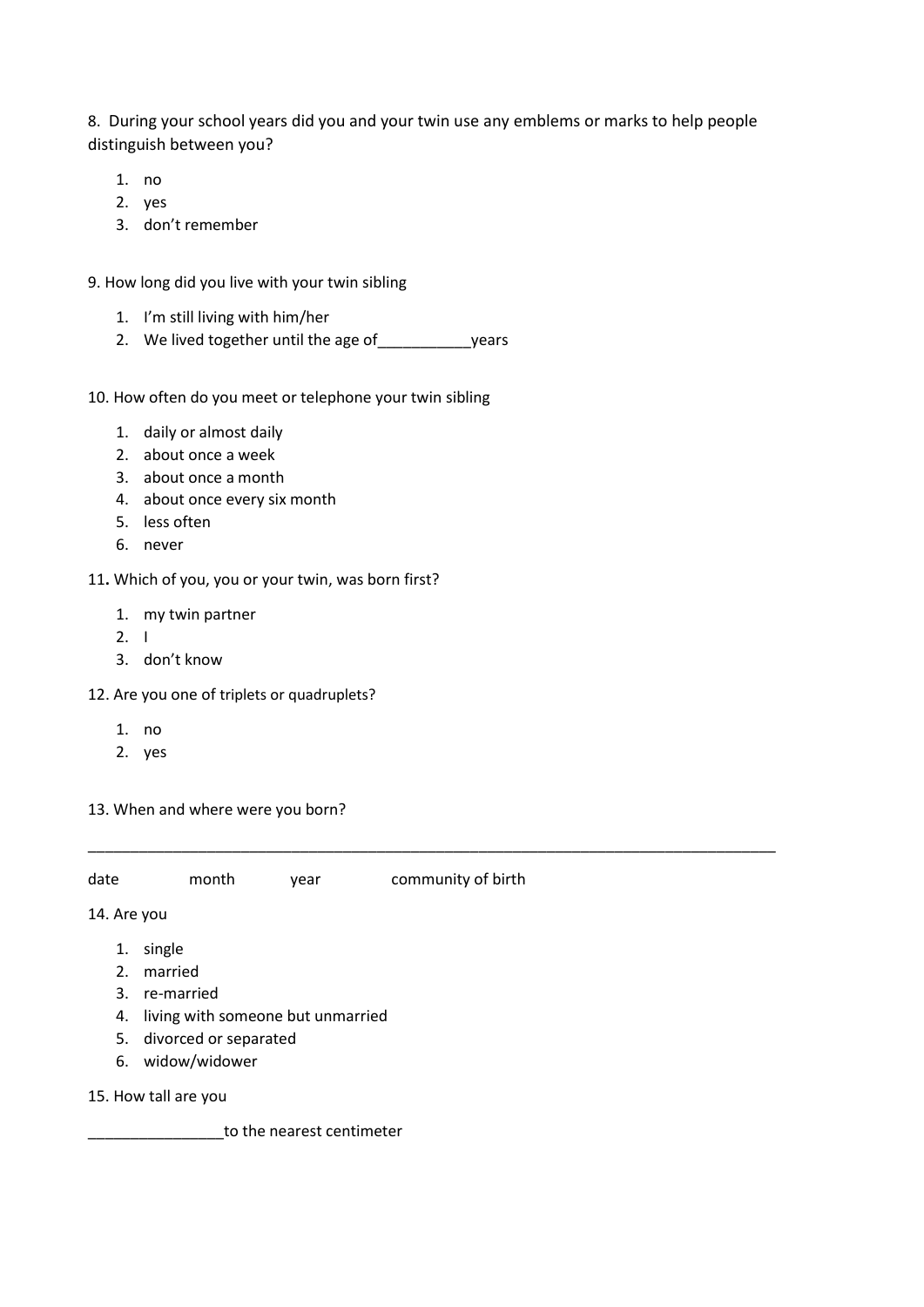16. How much do you weight

\_\_\_\_\_\_\_\_\_\_\_\_\_\_\_\_to the nearest kilo

17. Are you trying to lose weight because of obesity?

| no                                       |    |     |
|------------------------------------------|----|-----|
| 2. $yes \rightarrow how?$                | no | ves |
| by eating less and/or by changing a diet |    |     |
| with exercise                            |    |     |
| with anti-obesity drugs                  |    |     |

18. Have you ever had any pain, discomfort, pressure or heaviness in your chest?

- 1. no-> go to Q24
- 2. yes-> go to next Q

19. Do you get it (pain, discomfort, pressure or heaviness) when you walk uphill or hurry on level ground?

- 1. no-> go to Q24
- 2. yes-> go to Q20
- 3. I never hurry or walk uphill-> do you get it when you walk at ordinary pace level ground
- 1. no -> go to Q24
- 2. yes -> go to next Q

20. What do you do if the pain, discomfort, pressure or heaviness comes while you are walking?

- 1. stop or slow down-> go to next Q
- 2. take a medicine and carry on -> go to next Q
- 3. carry on walking without taking any medicine-> go to Q24

#### 21. If you stand still, what happens to it?

- 1. relieved-> go to next Q
- 2. not relieved-> go to Q24

# 22. How soon is it relieved?

- 1. less than 10 minutes-> go to next Q
- 2. more than 10 minutes –> go to Q24

| 23. Where do you feel it?                       | no | ves |
|-------------------------------------------------|----|-----|
| middle upper part of the breastbone (A)         | 1  |     |
| lower part of the breastbone (B)                | 1  | 2   |
| left side on the chest (C)                      | 1  |     |
| in the left $arm(D)$                            | 1  |     |
| some other place (if so draw it in the picture) | 1  | 2   |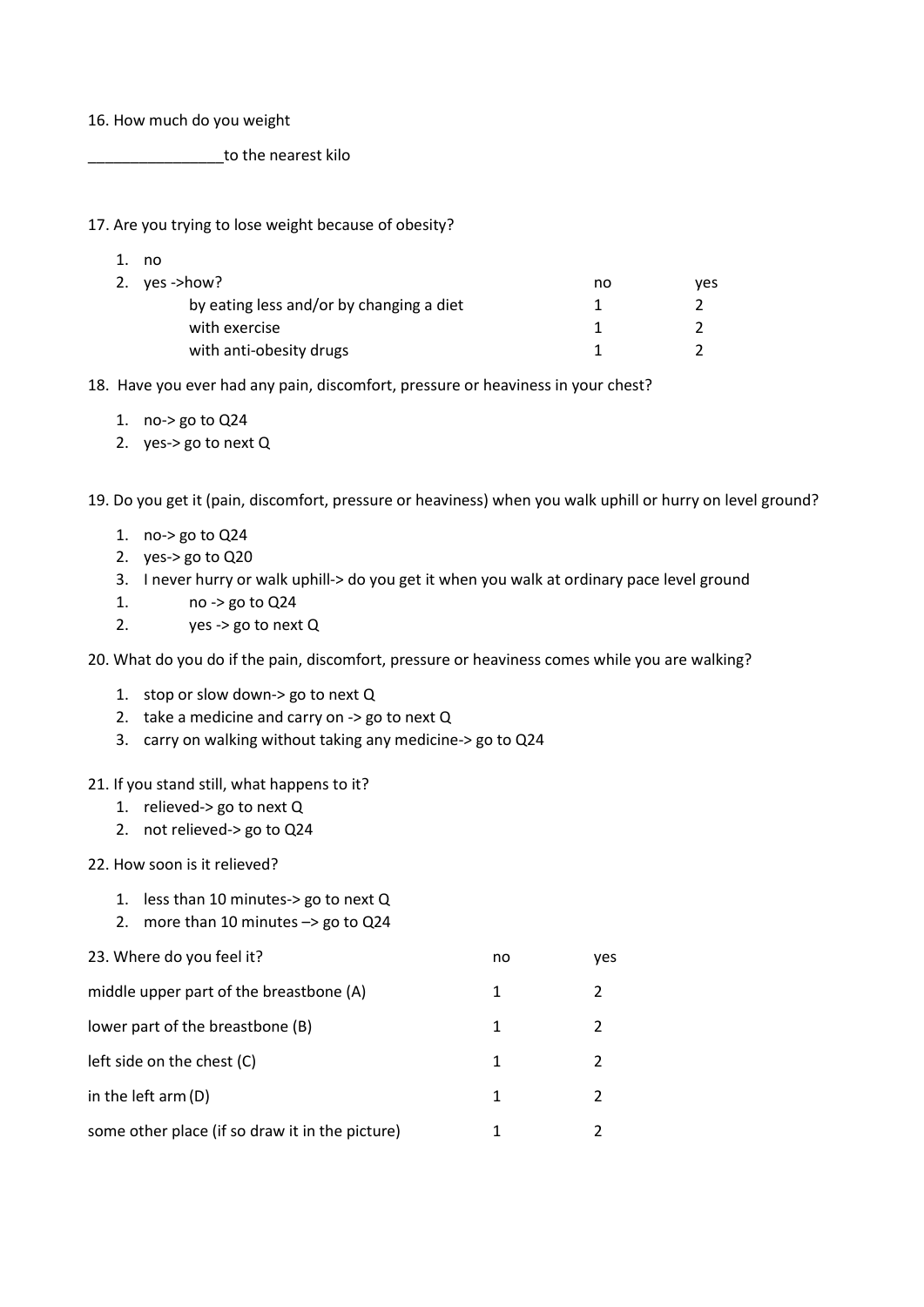

- 24. Do you regularly or for extended periods of time have a cough?
	- 1. no->go to Q27
	- 2. yes

25. How many months in a row do you cough per year?

- 1. less than three months in a row
- 2. more than three months in a row
- 26. For how many months in a row do you bring up phlegm from your chest per year?
	- 1. less than three months in a row
	- 2. more than three months in a row
- 27. Do you usually get short of breath when you walk uphill or climb stairs or hurry on level ground?
	- 1. no
	- 2. yes

28. Do you usually get short of breath when walking on level ground at an ordinary pace with people of your own age?

- 1. no
- 2. yes

29. Do you have to stop to breath because of the shortness of breath when you walk at your own pace on level ground (150 meters)?

- 1. no
- 2. yes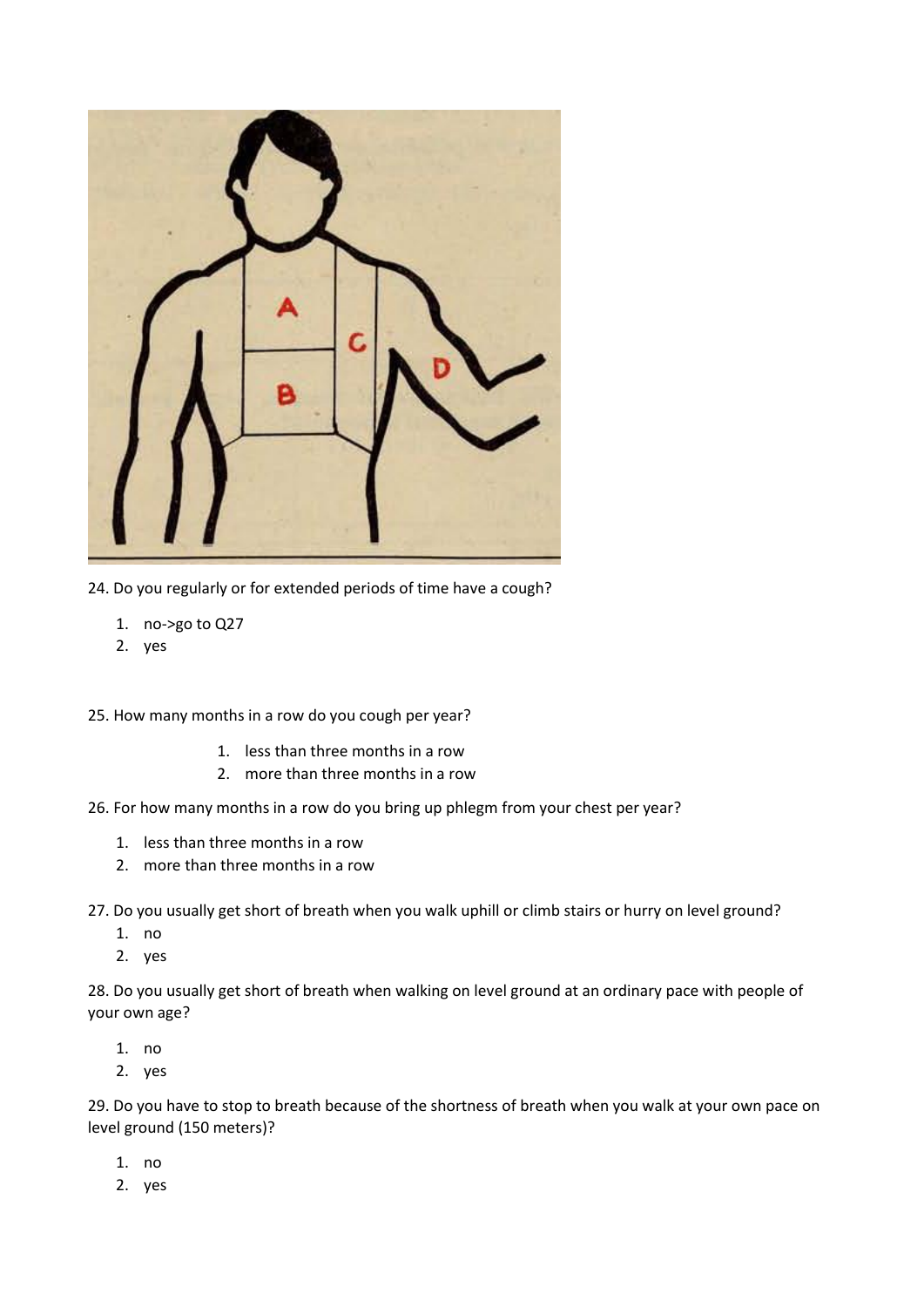30. Do you usually get short of breath when standing still, for example when dressing or washing?

1. no

2. yes

31. Have you ever had severe pain across the front of your chest lasting a half hour or more?

- 1. no
- 2. yes

32. During the last years have you had pains in the back, shoulders or neck that make it difficult for you to work (circle also if not)? ho work of the set of the set of the set of the set of the set of the set of the set o

| pain in the back      |  |
|-----------------------|--|
| pain in the shoulders |  |
| pain in the neck      |  |

33. Have you ever been told by the doctor that you have had? (circle also if you answer no)

|                                                | no | yes |  |
|------------------------------------------------|----|-----|--|
|                                                |    | 2   |  |
|                                                |    |     |  |
|                                                |    |     |  |
|                                                |    |     |  |
|                                                |    | 2   |  |
|                                                |    |     |  |
|                                                |    | 2   |  |
| angina pectoris, in other words chest pain     |    |     |  |
|                                                |    |     |  |
|                                                |    |     |  |
|                                                |    |     |  |
| peptic ulcers (stomach or duodenal ulcer)      |    | 7   |  |
|                                                |    |     |  |
|                                                |    |     |  |
|                                                |    |     |  |
| operated or injected varicose veins            |    |     |  |
| any other long term or serious illness, which? | 1  | 2   |  |
|                                                |    |     |  |

………………………………………………………………………………………………. 34. This is a three-part question (A,B,C) , concerning your parents, brothers, sisters, children and spouse. Do

first A, then B and finally C.

A. Record the year of birth of each of them (e.g. 1899, 1906) if you don't remember, please ask or estimate

B. Record the year of the death on the table for those who have died, for those who are alive please mark the line

C. If any of them have been hospitalized for or have died of myocardial infarct, record in the table the age at which the person got his/her first infarct. For those who have not had any, please mark the line.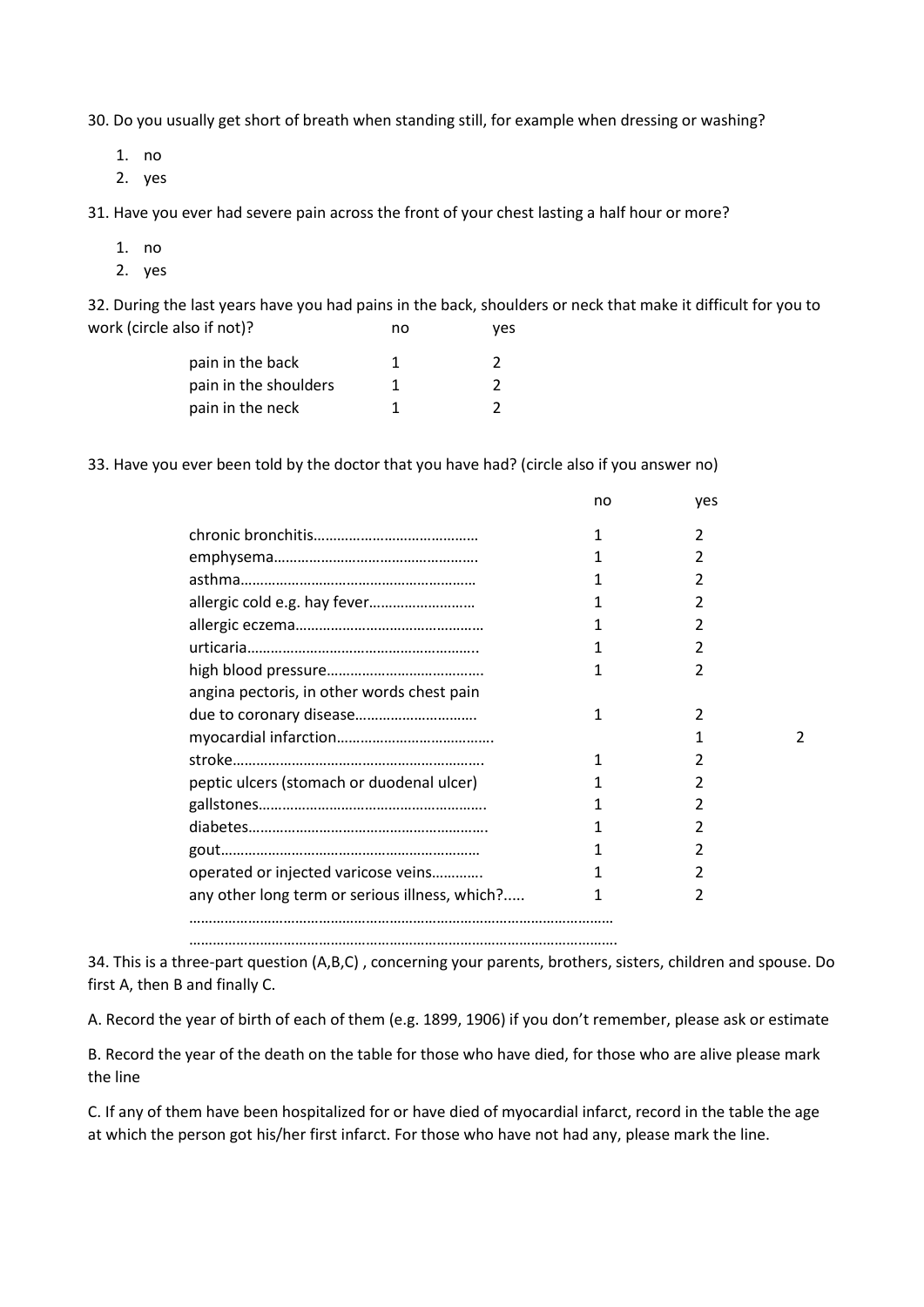|               | A. Year of birth | B. Year of death | C. The age of first<br>myocardial infarct |
|---------------|------------------|------------------|-------------------------------------------|
| mother        |                  |                  |                                           |
| father        |                  |                  |                                           |
| spouse        |                  |                  |                                           |
| former spouse |                  |                  |                                           |
| former spouse |                  |                  |                                           |
| brother       |                  |                  |                                           |
| brother       |                  |                  |                                           |
| brother       |                  |                  |                                           |
| brother       |                  |                  |                                           |
| brother       |                  |                  |                                           |
| sister        |                  |                  |                                           |
| sister        |                  |                  |                                           |
| sister        |                  |                  |                                           |
| sister        |                  |                  |                                           |
| sister        |                  |                  |                                           |
| son           |                  |                  |                                           |
| son           |                  |                  |                                           |
| son           |                  |                  |                                           |
| son           |                  |                  |                                           |
| son           |                  |                  |                                           |
| daughter      |                  |                  |                                           |
| daughter      |                  |                  |                                           |
| daughter      |                  |                  |                                           |
| daughter      |                  |                  |                                           |

35. As a child, I was

- 1. right handed
- 2. left-handed
- 3. both right-handed and left-handed

36. Do you write with your right hand today?

- 1. no
- 2. yes

37. If you were left-handed as a child, were you forced to write with your right hand?

- 1. no
- 2. yes

38. How many hours do you usually sleep at night?

- 1. less than 4
- 2. 5
- 3. 6
- 4. 7
- 5. 8
- 6. 9
- 7. 10 or more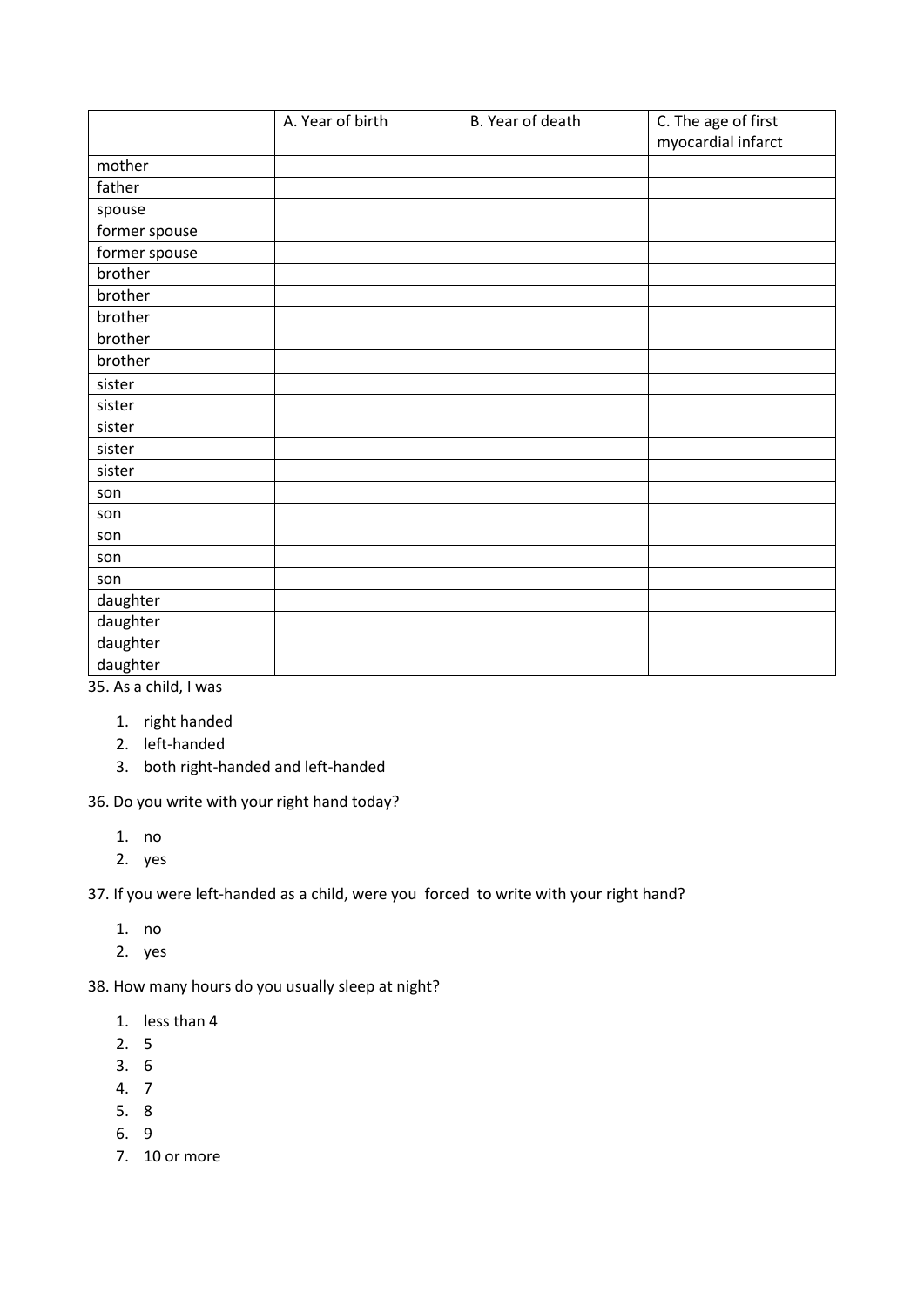39. Do you generally sleep well?

- 1. well
- 2. fairly well
- 3. fairly poorly
- 4. poorly
- 5. can't say

40. Have you in your entire life smoked more than 5-10 packs of cigarettes?

1. no-> go to Q44

2. yes

41. Do you smoke or have you at some time smoked regularly, in the other words daily or almost daily?

- 1. no-> go to Q44
- 2. yes

42. How old were you when you began to smoke regularly?

……………………………..years

Do you smoke or did you smoke mainly

- 1. cigarettes with filter
- 2. cigarettes without filter
- 3. about equal amounts
- 43. Do you still smoke regularly?

1. No-> How old were you when you stopped smoking

………………………………..years

How many cigarettes did you smoke on average per day before you stopped?

- 1. none
- 2. less than 5
- 3. 5-9
- 4. 10-14
- 5. 15-19
- 6. 20-24
- 7. 25-39
- 8. more than 40

2. Yes-> How many cigarettes do you smoke daily on average?

- 1. none
- 2. less than 5
- 3. 5-9
- 4. 10-14
- 5. 15-19
- 6. 20-24
- 7. 25-39
- 8. more than 40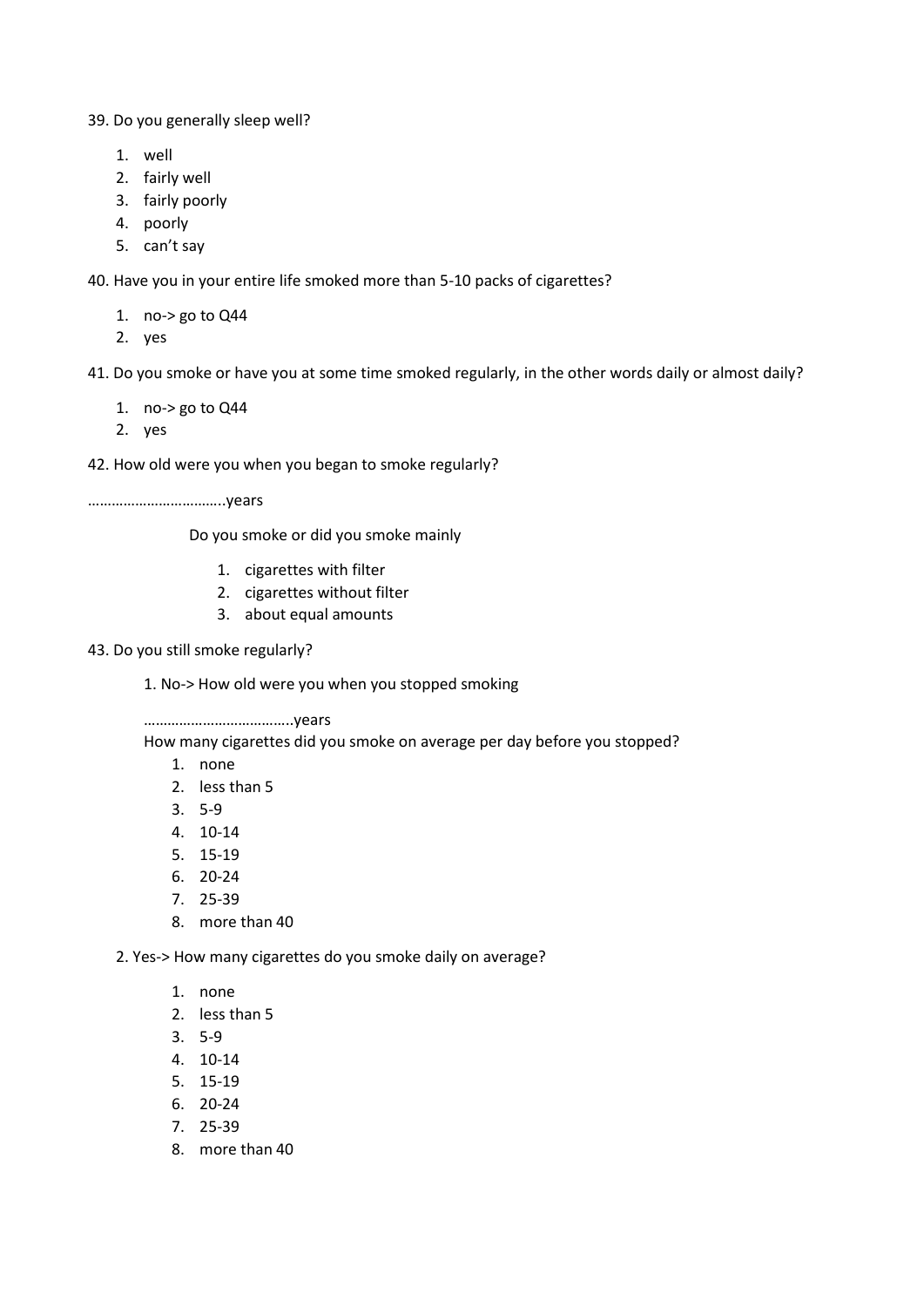44. Have you in your entire life smoked more than 50-75 cigars/cigarillos, or more than 3-5 packs of Pipe tobacco?

1. no -> go toQ53

2. yes

45. Do you smoke or have you at some time smoked cigars or cigarillos regularly i.e. daily or almost daily?

- 1. no -> go to Q49
- 2. yes

46. How old were you when you started to smoke cigars or cigarillos

……………………….years old

47. Have you stopped smoking cigars and cigarillos?

1. no

2. yes-> how old were you then ……………………………..years old

48. How many cigars and cigarillos do you smoke (alternatively) or did you smoked before you stopped?

- 1. less than 3
- 2. 3-9
- 3. 10-19
- 4. more than 20

49. Do you smoke or have you some time smoked pipe regularly i.e. daily or almost daily?

- 1. no-> go to Q53
- 2. yes

50. At what age did you start smoking the pipe?

…………………………………..years old

51. Have you stopped smoking the pipe?

- 1. no
- 2. yes-> At what age?........................years old

52. How many packs of pipe tobacco per week do you smoke or (alternatively) did you smoke before stopping?

- 1. less than a half pack
- 2. half to a pack and a half
- 3. 2-3 packs
- 4. more than 4 packs

53. If you are or were a smoker, do you/did you inhale (draw smoke in to the lungs)?

- 1. no
- 2. yes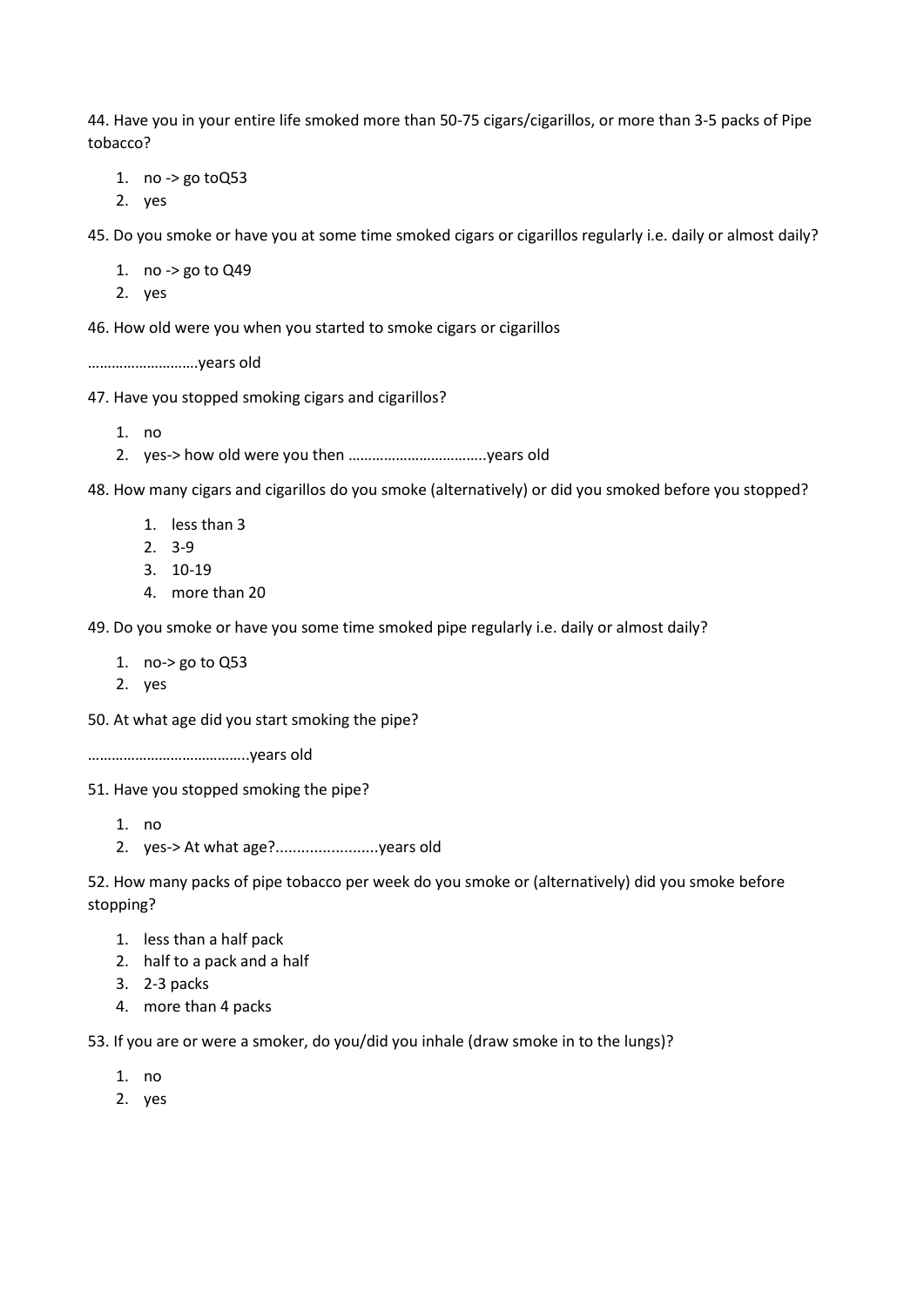54. During the last year on how many days together have you used the followings types of the medicines (circle also even if you have not used any)?

|                                                                   | have not used | less than 10<br>days | 10-59 days | 60-180 days<br>$(2-6$ months) | over 180 days<br>(over 6<br>months) |
|-------------------------------------------------------------------|---------------|----------------------|------------|-------------------------------|-------------------------------------|
| Fortifying<br>medicines (like<br>iron or vitamin<br>preparations) | 1             | $\overline{2}$       | 3          | 4                             | 5                                   |
| Pain relievers                                                    | $\mathbf{1}$  | $\overline{2}$       | 3          | 4                             | 5                                   |
| Antihypertensive<br>drugs                                         | $\mathbf{1}$  | $\overline{2}$       | 3          | $\overline{4}$                | 5                                   |
| Heart drugs                                                       | 1             | $\overline{2}$       | 3          | $\overline{4}$                | 5                                   |
| Antacids                                                          | $\mathbf 1$   | $\overline{2}$       | 3          | 4                             | 5                                   |
| Drugs for skin<br>disorders                                       | $\mathbf{1}$  | $\overline{2}$       | 3          | $\overline{4}$                | 5                                   |
| Sleeping pills                                                    | $\mathbf{1}$  | $\overline{2}$       | 3          | $\overline{4}$                | 5                                   |
| Tranquilizers                                                     | $\mathbf{1}$  | $\overline{2}$       | 3          | $\overline{4}$                | 5                                   |

55. Do you now use contraceptive pills? (to be answered women only)

- 1. yes-> for how long have you used them ……………………………years
- 2. no-> have you used them earlier
	- 1. no
	- 2. yes-> for how long have you used them ……………………………years
- 56. How much of the following alcoholic beverages do you drink on average?

#### Beer

- 1. never
- 2. less than a bottle a week
- 3. 1-4 bottles a week
- 4. 5-12 bottles a week
- 5. 13-24 bottles a week
- 6. 25-47 bottles a week
- 7. more than 48 bottles a week

Wine or other mild alcohol beverages

- 1. never
- 2. less than a glass a week
- 3. a glass to 4 glasses a week
- 4. 1-2,5 bottles a week
- 5. 3-4,5 bottles a week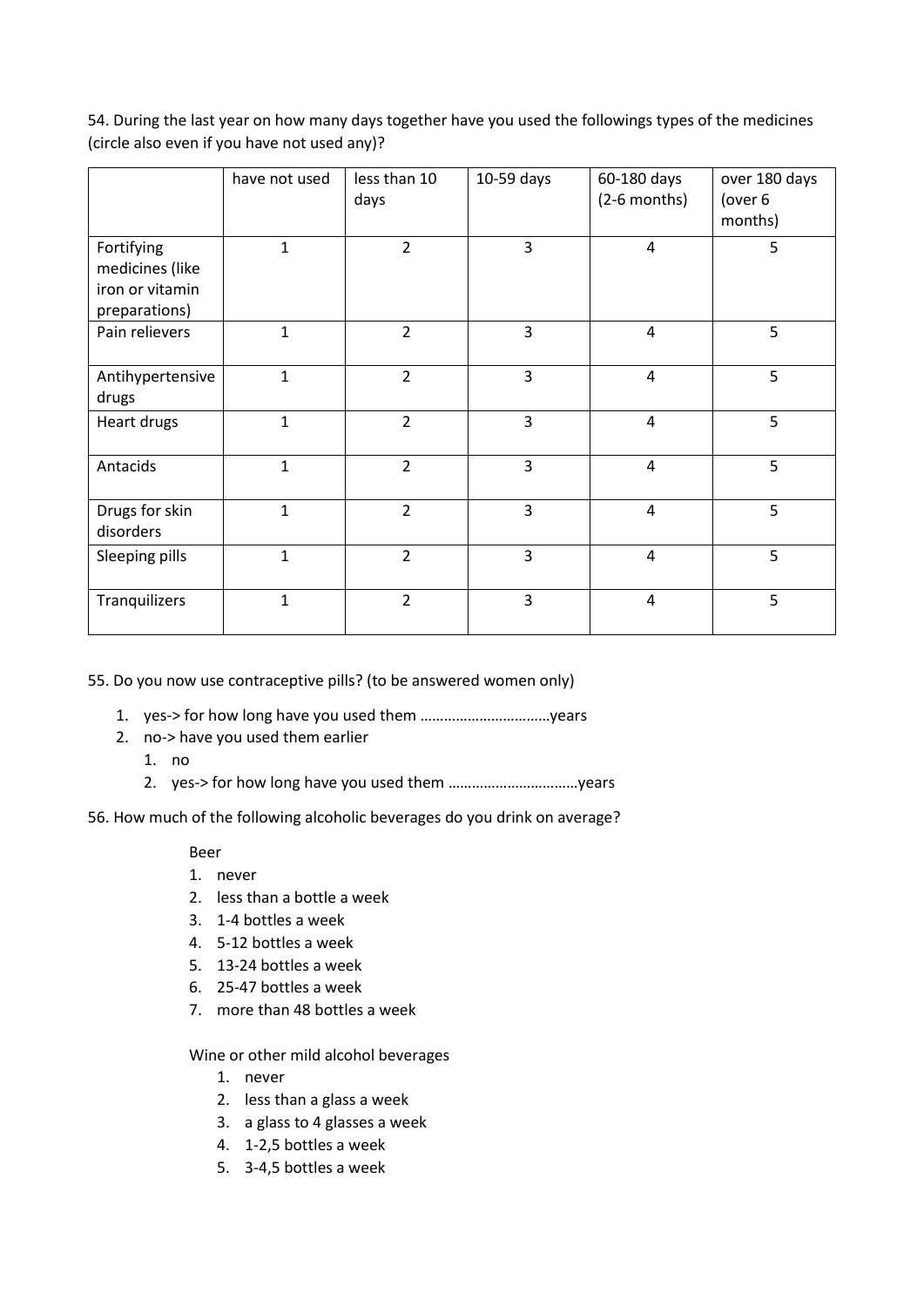- 6. 5-9 bottles a week
- 7. more than 10 bottles a week

# Spirits

- 1. never
- 2. less than a half bottle a month
- 3. a half bottle to a bottle and a half a month
- 4. 2- 3,5 bottles a month
- 5. 4-9 bottles a month
- 6. 10-19 bottles a month
- 7. more than 20 bottles a month

57. How often do you use alcohol? Which of the following alternatives best describes your use of beer, wine and hard liquor?

|         | never | on less than<br>two days a<br>month | on 3-8 days a<br>month | on 9-16 days a<br>month | over 16 days a<br>month |
|---------|-------|-------------------------------------|------------------------|-------------------------|-------------------------|
| Beer    |       |                                     |                        |                         |                         |
| Wine    |       |                                     |                        |                         |                         |
| Spirits |       |                                     |                        |                         |                         |

58. Does it happen that at least once a month and on the same occasion you drink more than five bottles of beer or more than bottle of wine or more than half a bottle of hard liquor?

- 1. no
- 2. yes

59. Has your alcohol consumption in the past been on average greater than it is today?

- 1. no-> go to Q61
- 2. yes

60. When your average alcohol consumption was at its highest, how much did you use?

Beer

- 1. never
- 2. less than a bottle a week
- 3. 1-4 bottles a week
- 4. 5-12 bottles a week
- 5. 13-24 bottles a week
- 6. 25-47 bottles a week
- 7. more than 48 bottles a week

Wine or other mild alcohol beverages

- 1. never
- 2. less than a glass a week
- 3. a glass to 4 glasses a week
- 4. 1-2,5 bottles a week
- 5. 3-4,5 bottles a week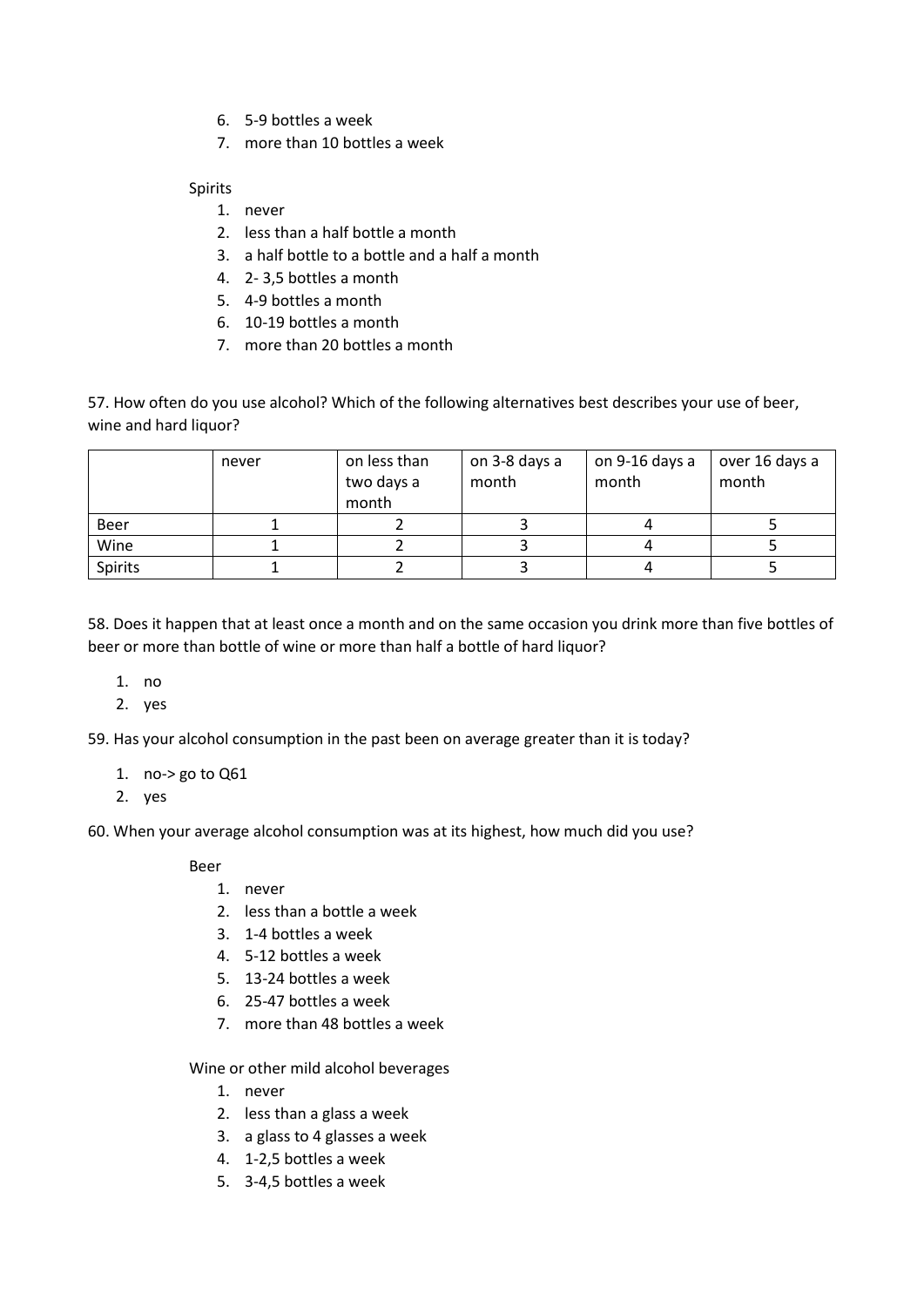- 6. 5-9 bottles a week
- 7. more than 10 bottles a week

# Spirits

- 1. never
- 2. less than a half bottle a month
- 3. a half bottle to a bottle and a half a month
- 4. 2- 3,5 bottles a month
- 5. 4-9 bottles a month
- 6. 10-19 bottles a month
- 7. more than 20 bottles a month
- 61. How much do you usually drink the day of? (If you do not drink daily write 0)

Coffee………………………………cups Tea……………………………………cups

How much sugar do you use in each cup?

- 0. none
- 1. one lump
- 2. two lumps
- 3. three lumps
- 4. four lumps or more

62. How much of your daily journey to work is spent in walking, cycling, running and/or cross-country skiing?

- 1. less than 15 min
- 2. 15 min or less than half an hour
- 3. half hour to less than hour
- 4. hour or more
- 5. I am presently not at work

63. Physical activity during leisure time (activity which does not occur at work or on the way to work). Here are five alternatives to choose from when deciding on the exercise you get during your leisure time. Which one applies best to you when considering the exercise you get during the year as a whole?

- 1. practically none
- 2. a little
- 3. a moderate amount
- 4. quite a lot
- 5. a great deal

64. Is your physical activity during leisure time about as tiring on average as:

- 1. walking
- 2. alternatively walking and jogging
- 3. jogging (light run)
- 4. running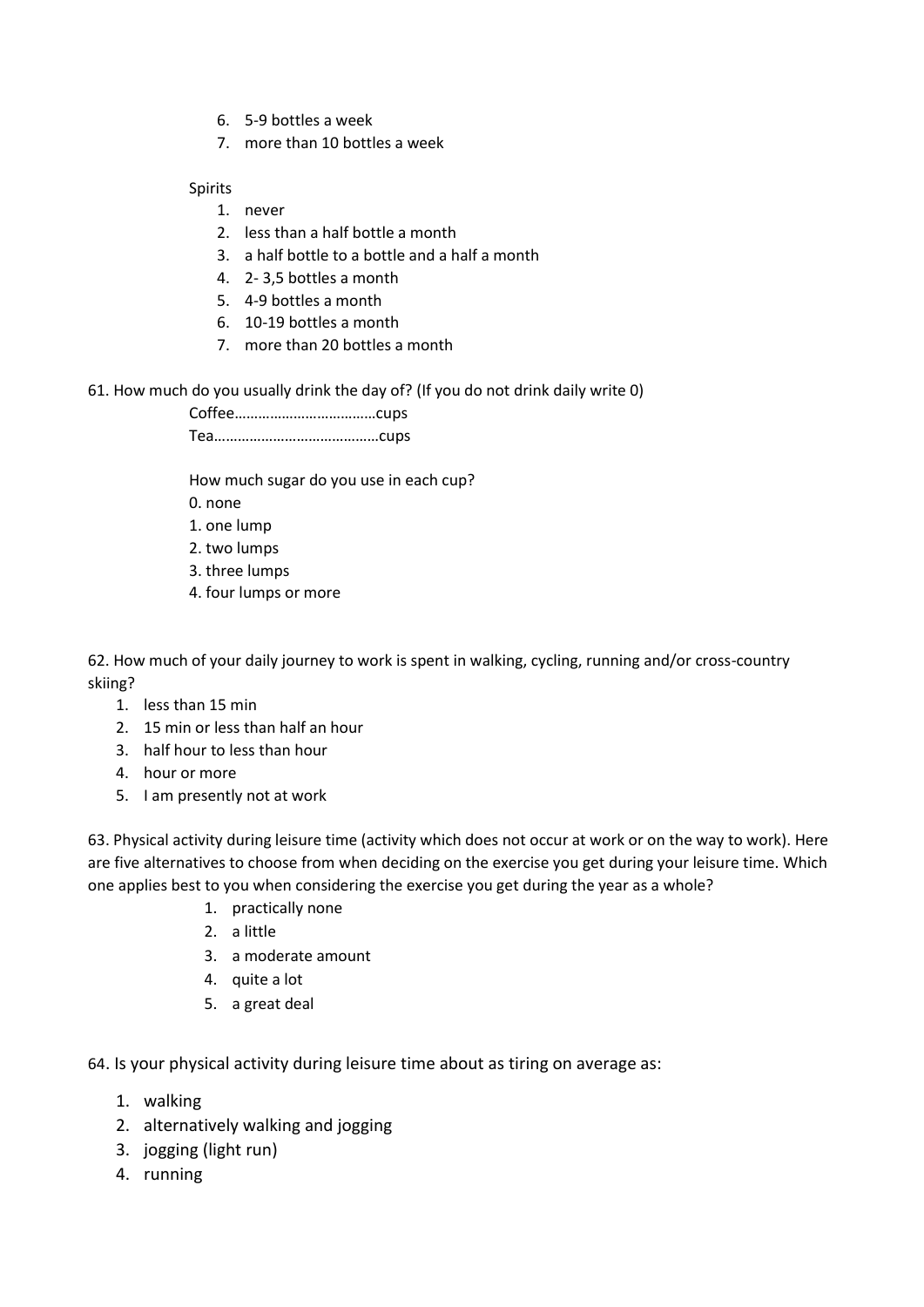- 65. Do you during your leisure time activity
	- 1. sweat profusely
	- 2. sweat somewhat
	- 3. not sweat at all
- 66. Does your leisure time activity generally cause breathlessness?
	- 1. during almost the whole period of activity
	- 2. in bouts during physical activity
	- 3. only slightly
	- 4. not at all
- 67. How long does the physical activity last at one session on average?
	- 1. less than 15min
	- 2. 15 minutes less than half an hour
	- 3. half an hour less than an hour
	- 4. an hour to less than two hours
	- 5. over two hours
- 68. Presently how many times per month do you engage in physical activity during your leisure time?
	- 1. less than once a month
	- 2. 1-2 times a month
	- 3. 3-5 times a month
	- 4. 6-10 times a month
	- 5. 11-19 times a month
	- 6. more than 20 times a month

69. Have you ever over the age of 17 engaged in physical activity at least once a week that caused definite sweating and breathlessness?

- 1. no
- 2. yes-> how many years?
	- 1. less than half a year
	- 2. half a year- one year
	- 3. 2-4 years
	- 4. more than 5 years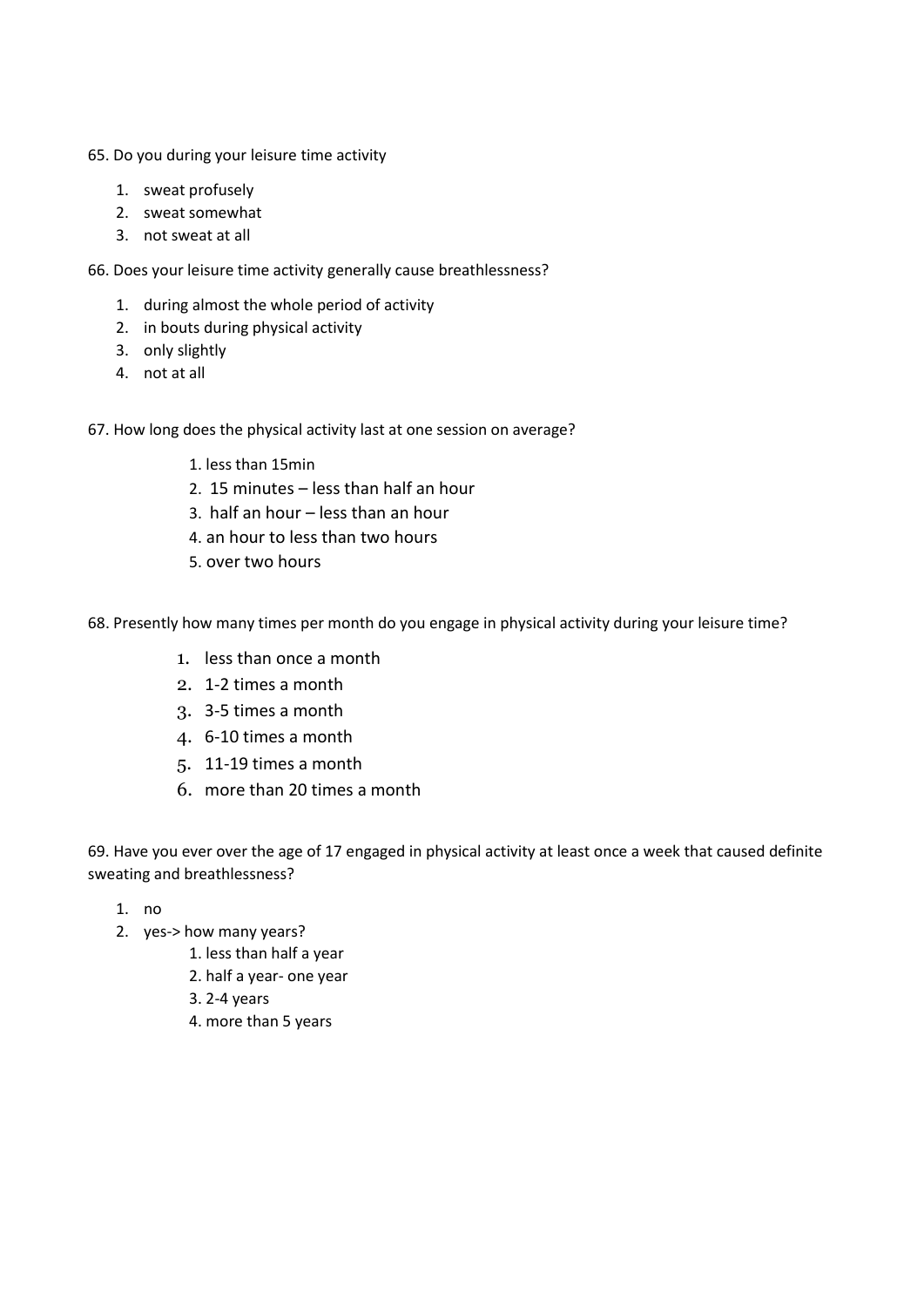70. How well do the following statements describe you? Choose the best alternative. The statements describes you very well, well, not very well, not at all

|                      | very well    | well           | not very well | not at all |
|----------------------|--------------|----------------|---------------|------------|
| In general I am      | $\mathbf{1}$ | 2              | 3             | 4          |
| unusually tense or   |              |                |               |            |
| nervous              |              |                |               |            |
| There is a great     | 1            | 2              | 3             | 4          |
| deal of strain       |              |                |               |            |
| connected with       |              |                |               |            |
| my daily activities  |              |                |               |            |
| At the end of the    | 1            | 2              | 3             | 4          |
| day I am             |              |                |               |            |
| completely           |              |                |               |            |
| exhausted            |              |                |               |            |
| mentally and         |              |                |               |            |
| physically           |              |                |               |            |
| My daily activities  | $\mathbf{1}$ | $\overline{2}$ | 3             | 4          |
| are extremely        |              |                |               |            |
| trying and stressful |              |                |               |            |

#### The statement describes me

71. Do you have any pets?

- 1. no
- 2. yes-> which one……………………………………

#### 72. Do you have a dog?

- 1. no
- 2. yes-> What breed of dog…………………………………

73. What kind of education have you had, and what courses have you taken?

- 1. less than primary school
- 2. primary school or its equivalent
- 3. primary school or its equivalent and at least one year vocational training
- 4. junior high school
- 5. junior high school and at least one year vocational training (or senior high school)
- 6. high school graduate
- 7. high school graduate and at least one year vocational training (or university studies)
- 8. university degree or equivalent
- 9. other education, what?...................................................................................................

#### 74. Are you at present

- 1. working
- 2. a homemaker
- 3. an old age pensioner
- 4. on disability or illness pension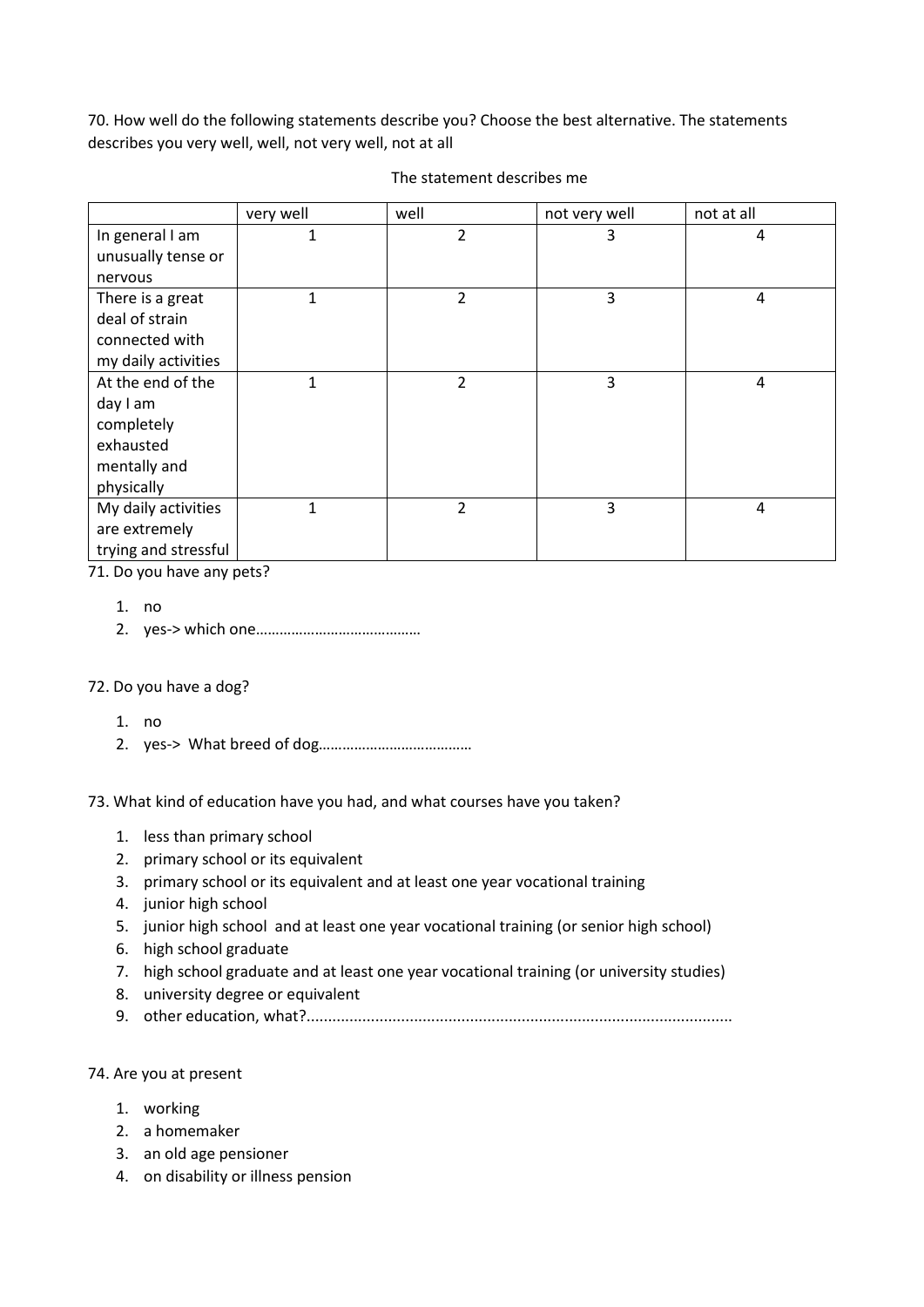- 5. a student, scholar
- 6. unemployed, looking for work
- 7. something else, what?.........................................................................................................
- 75. At the present moment, are you
	- 1. working for somebody else on a monthly or hourly salary basis
	- 2. working for somebody on contractual basis
	- 3. self-employed (non-farm)
	- 4. farmer
	- 5. I am not working at the present moment
	- 6. I have never worked

76. What kind of work do you or have you done (If not now working)? Describe your work as accurately as possible………………………………………………………………………………………………………………………………………………………….

……………………………………………………………………………………………………………………………………………………………………….

77. How much is your monthly income today (without deducting taxes)?

- 1. none
- 2. less than 600mk
- 3. 601-1200mk
- 4. 1201-1800mk
- 5. 1801-2400mk
- 6. 2401-3000mk
- 7. 3000-3600mk
- 8. more than 3600mk

78. Is your present work, or the work which you last did, in your opinion

- 1. very monotonous
- 2. quite monotonous
- 3. quite varying
- 4. very varying
- 5. I can't say
- 6. I have never worked

79. Is your present work or the work which you last did

- 1. mainly indoors
- 2. mainly outdoors
- 3. equally both
- 4. I have never worked

80. Is your present work or the work which you last did

- 1. mainly day work
- 2. mainly night work
- 3. mainly shift work
- 4. I have never worked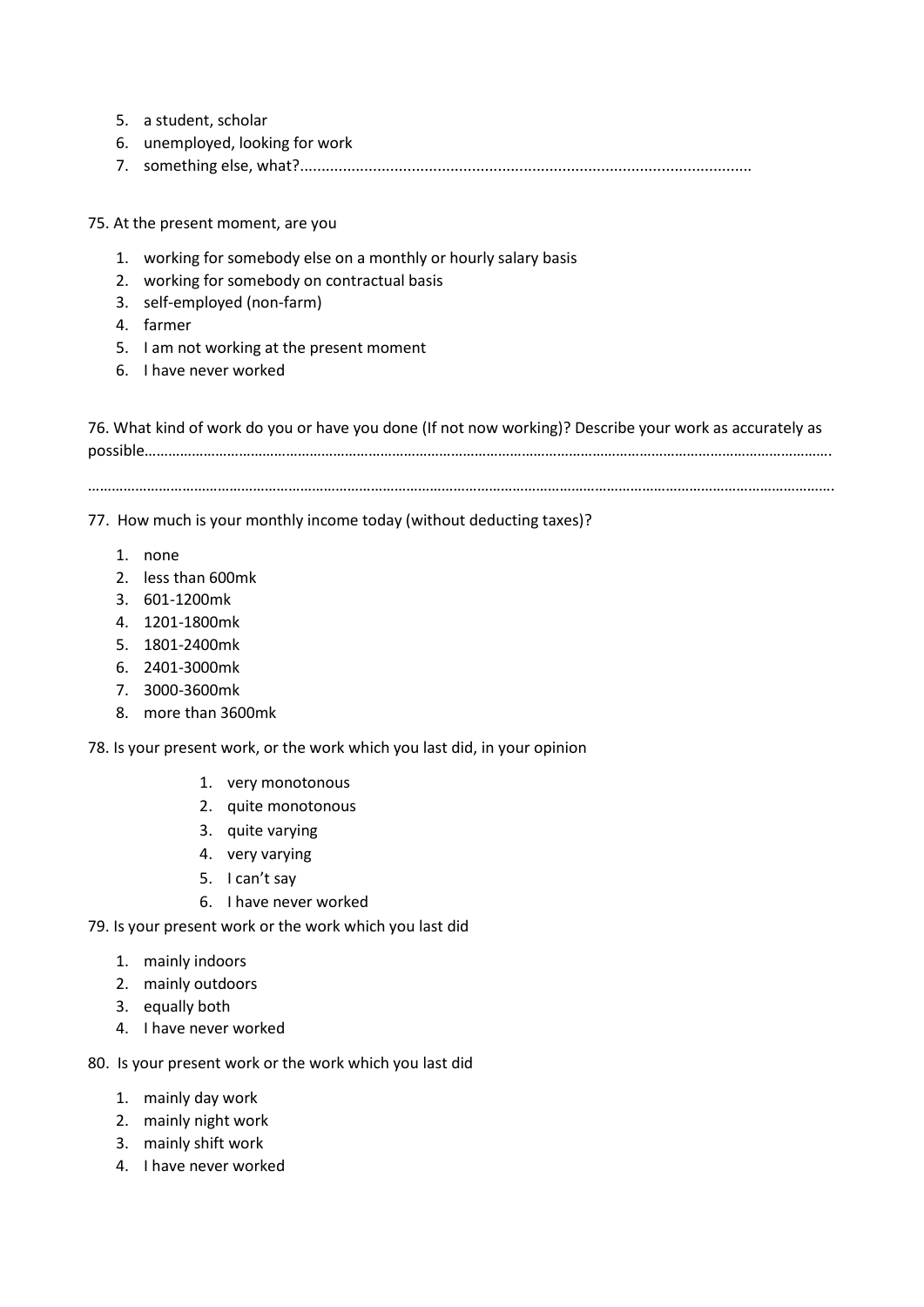# 81. What kind of work did/do you do? The present work or the work you last did

- 1. mainly sedentary work, which requires very little physical activity
- 2. work which involves standing and walking, but no other physical activity
- 3. work which in addition to standing and walking requires lifting and carrying
- 4. heavy physical work

82. Are you the primary provider of your family?

- 1. yes-> go to Q84
- 2. no-> What is the profession of the primary provider of your family? (describe as accurately as possible)……………………………………………………………………………………………………………………………………

83. What is the monthly income of the primary provider of your family? (without deducting taxes)

- 1. less than 600mk
- 2. 601-1200mk
- 3. 1201-1800mk
- 4. 1801-2400mk
- 5. 2401-3000mk
- 6. 3000-3600mk
- 7. more than 3600mk

84. In the following we will present some questions that deal with the way people feel and act. For each question circle that alternative (no or yes) that best describes the way you generally feel and act. Circle the alternative which first comes into your mind. *no-1 yes-2*

|                                                                                                  | No           | yes            |
|--------------------------------------------------------------------------------------------------|--------------|----------------|
| Do you like to have lots of things<br>going on around you?                                       | $\mathbf{1}$ | 2              |
| Are you often uneasy, feeling that<br>there is something you want<br>without knowing what it is? | $\mathbf{1}$ | $\overline{2}$ |
| Do you almost always have an<br>answer ready when spoken to?                                     | 1            | $\overline{2}$ |
| Are you sometimes happy and<br>sometimes sad without any special<br>reason?                      | $\mathbf{1}$ | $\overline{2}$ |
| Do you prefer to keep to the<br>background in the company of<br>people?                          | 1            | $\overline{2}$ |
| Do you regard yourself as happy and<br>carefree?                                                 | $\mathbf{1}$ | $\overline{2}$ |
| Do you often reach decisions too<br>late?                                                        | $\mathbf{1}$ | $\overline{2}$ |
| Do you often feel tired and listless<br>without any special reason?                              | $\mathbf{1}$ | $\overline{2}$ |
| Do you have a lively manner / Are<br>you lively and talkative?                                   | $\mathbf{1}$ | $\overline{2}$ |
| Can you describe your thoughts in<br>words quickly?                                              | $\mathbf{1}$ | 2              |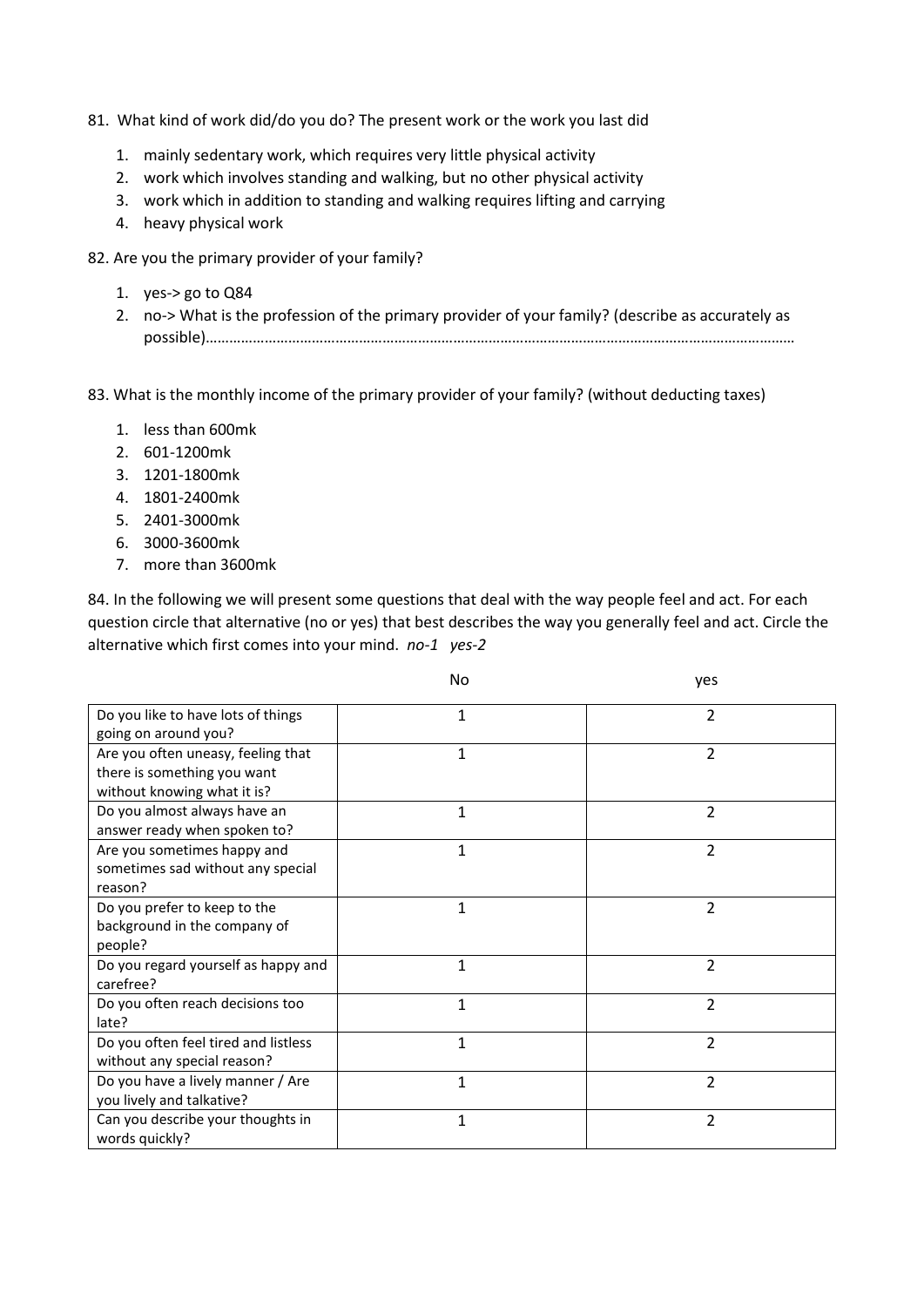| Are you often lost in your thoughts<br>(even if others expect you to<br>participate in conversation)?                         |   | 2              |
|-------------------------------------------------------------------------------------------------------------------------------|---|----------------|
| Do you have anything against selling<br>lottery tickets or asking people for<br>money for some purpose you value<br>yourself? |   | 2              |
| Are you extremely sensitive in some<br>respects?                                                                              | 1 | 2              |
| Do you sometimes feel so<br>restless that you cannot sit still?                                                               |   | 2              |
| Do you have difficulties in falling<br>asleep in the evenings?                                                                |   | 2              |
| Do you usually keep your distance with<br>others except your friends?                                                         | 1 | C              |
| Do you have any nervous problems?                                                                                             |   | $\overline{2}$ |
| Do you like to crack jokes and tell funny<br>stories to your friends?                                                         |   | 2              |
| Do you think you usually worry too long<br>after a distressing situation?                                                     |   | 2              |

85. Do you feel that your life at the present moment is very interesting, fairly interesting, fairly boring or very boring?

- 1. very interesting
- 2. fairly interesting
- 3. fairly boring
- 4. very boring
- 5. don't know

86. Do you feel that at the present moment your life is very happy, fairly happy, fairly sad or very sad?

- 1. very happy
- 2. fairly happy
- 3. fairly sad
- 4. very sad
- 5. don't know

87. Do you feel that at the present moment your life is very easy, fairly easy, fairly hard or very hard?

- 1. very easy
- 2. fairly easy
- 3. fairly hard
- 4. very hard
- 5. don't know

88. Do you feel that at the present moment you are very lonely, fairly lonely or not at all lonely?

- 1. very lonely
- 2. fairy lonely
- 3. not at all lonely
- 4. don't know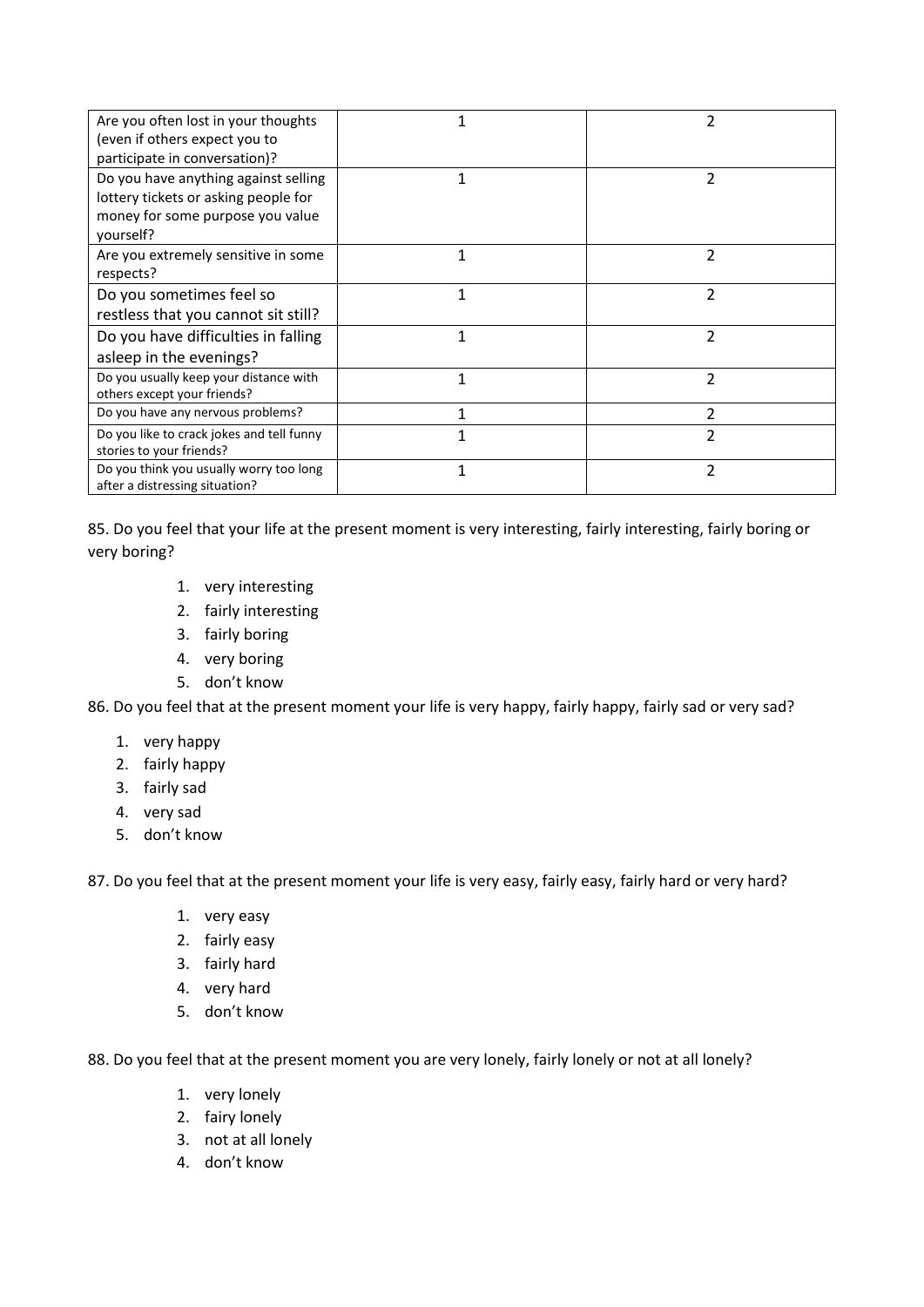89. Here is 10 traits and characteristics. Words are opposites and you should circle the number that best describes what kind of the person you are. For example, for the word pair fast---slow, number 1 means fast, 2 quite fast, 3 neither fast nor slow, 4 quite slow and 5 slow.

| never late  |              | 2              | 3 | 4              | 5 | casual about  |
|-------------|--------------|----------------|---|----------------|---|---------------|
|             |              |                |   |                |   | appointments  |
| not         | $\mathbf{1}$ | $\overline{2}$ | 3 | 4              | 5 | very          |
| competitive |              |                |   |                |   | competitive   |
| sensitive   | $\mathbf{1}$ | $\overline{2}$ | 3 | 4              | 5 | brave         |
| rushed      | 1            | 2              | 3 | 4              | 5 | not rushed    |
| takes thing | 1            | $\overline{2}$ | 3 | 4              | 5 | tries to do   |
| one at time |              |                |   |                |   | many thing at |
|             |              |                |   |                |   | time          |
| lazy        | 1            | $\overline{2}$ | 3 | 4              | 5 | diligent      |
| fast        |              | 2              | 3 | 4              | 5 | slow          |
| "sits" on   | 1            | $\overline{2}$ | 3 | 4              | 5 | expresses     |
| feelings    |              |                |   |                |   | feelings      |
| many        | $\mathbf{1}$ | $\overline{2}$ | 3 | $\overline{4}$ | 5 | few interests |
| interests   |              |                |   |                |   |               |
| short-      | 1            | $\overline{2}$ | 3 | $\overline{4}$ | 5 | peaceful      |
| tempered    |              |                |   |                |   |               |

90. How many times during your life have you changed the community of your residence?

0. none 1. once 2. twice 3. 3-4 5. 5-8 9. 9-16 17. more than 17

# 91. What were the reasons for the changing of residence?

|                                                                           | not once     | once         | 2-3 times      | 4-7 times      | more than 7    |
|---------------------------------------------------------------------------|--------------|--------------|----------------|----------------|----------------|
|                                                                           |              |              |                |                | times          |
| change of one's<br>own or family<br>members job                           | $\mathbf 0$  | $\mathbf{1}$ | $\overline{2}$ | $\overline{4}$ | 7              |
| due to studying or<br>going to school                                     | $\mathbf 0$  | $\mathbf{1}$ | $\overline{2}$ | $\overline{4}$ | 7              |
| due to lack of jobs                                                       | $\mathbf 0$  | $\mathbf{1}$ | $\overline{2}$ | 4              | 7              |
| Pruchasing your<br>own home                                               | $\mathbf{0}$ | $\mathbf{1}$ | $\overline{2}$ | 4              | 7              |
| due to termination<br>of rental<br>agreement                              | $\Omega$     | 1            | $\overline{2}$ | 4              | 7              |
| due to one's own<br>or parent's divorce                                   | $\Omega$     | $\mathbf{1}$ | $\overline{2}$ | $\overline{4}$ | 7              |
| I was dissatisfied<br>with the human<br>relationships in<br>the community | $\mathbf{0}$ | $\mathbf{1}$ | $\overline{2}$ | 4              | $\overline{7}$ |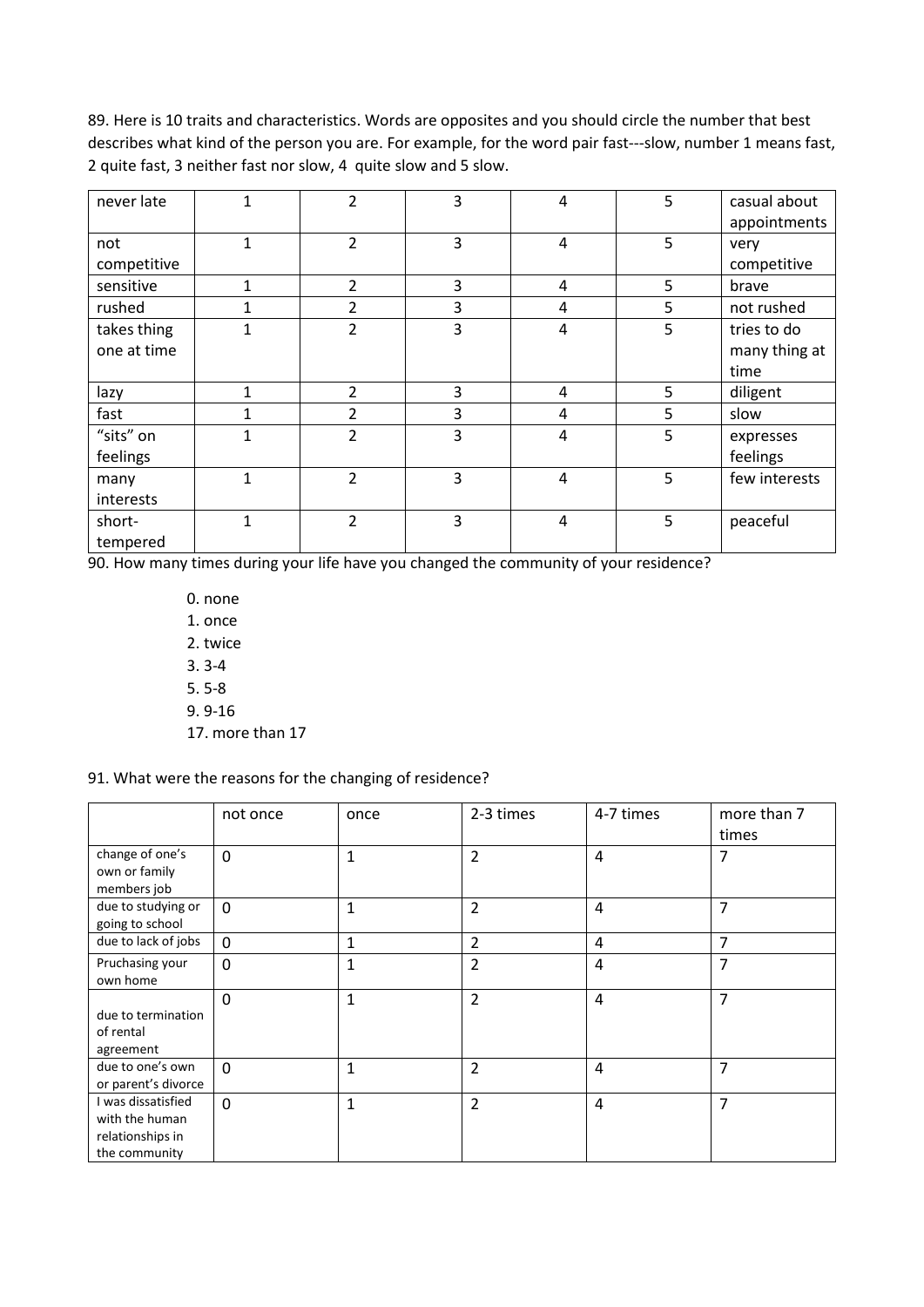| due to illness of |  |  |  |
|-------------------|--|--|--|
| one's own or      |  |  |  |
| family members    |  |  |  |
| due to war        |  |  |  |
| due to other      |  |  |  |
| reason            |  |  |  |

92. How many times during your life have you changed your job?

- 0. I have never worked->go to Q94
- 0. never-> go to Q94
- 1. once
- 2. twice
- 3. 3-4 times
- 5. 5-8 times
- 9. 9-16 times
- 17. 17-39 times
- 40. more than 40 times

# 93. What were the reasons for the changing the job?

|                                                                  | not once | once         | 2-3 times      | 4-7 times      | more than 7<br>times |
|------------------------------------------------------------------|----------|--------------|----------------|----------------|----------------------|
| I changed my<br>place of residence                               | $\Omega$ | $\mathbf{1}$ | $\overline{2}$ | $\overline{4}$ | 7                    |
| I got more<br>interesting job                                    | $\Omega$ | 1            | $\overline{2}$ | $\overline{4}$ | $\overline{7}$       |
| I got better salary                                              | $\Omega$ | 1            | $\overline{2}$ | $\overline{4}$ | 7                    |
| due to studying                                                  | $\Omega$ | $\mathbf{1}$ | $\overline{2}$ | 4              | 7                    |
| due to termination<br>of the<br>employment<br>contract           | $\Omega$ | 1            | $\overline{2}$ | 4              | 7                    |
| due to illness                                                   | $\Omega$ | 1            | $\overline{2}$ | 4              | 7                    |
| I was dissatisfied<br>with the human<br>relationships at<br>work | $\Omega$ | 1            | $\overline{2}$ | 4              | 7                    |
| the job was too<br>heavy or tiring                               | $\Omega$ | 1            | $\overline{2}$ | $\overline{4}$ | $\overline{7}$       |
| due to other<br>reason                                           | $\Omega$ | 1            | $\overline{2}$ | 4              | 7                    |

# 94. How many times in your life have you been unemployed?

- 0. never->go to Q94
- 0. I have never worked->go to Q94
- 1. once
- 2. twice
- 3. 3-4 times
- 5. 5-8 times